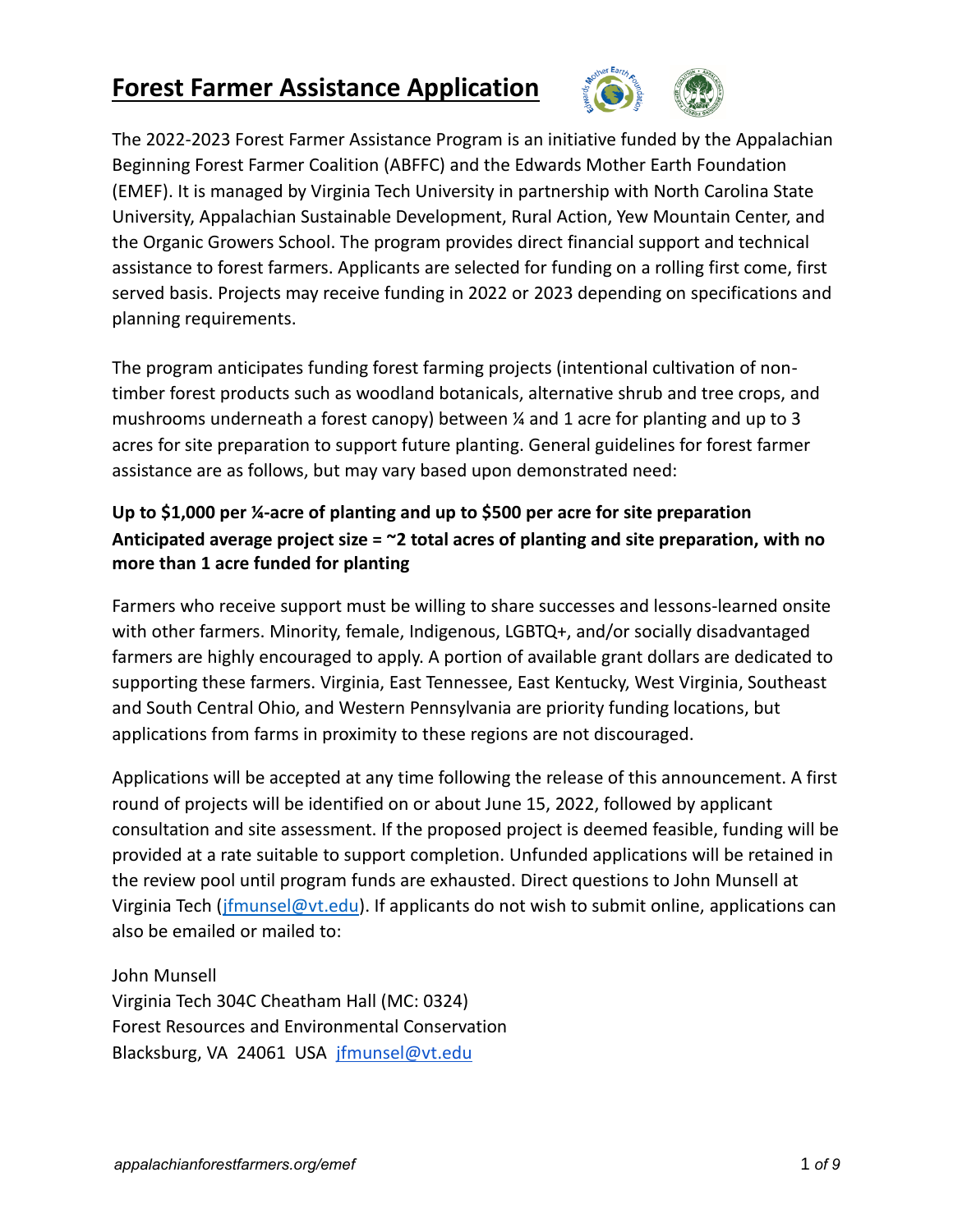# **Application Form**

(This application consists of 4 sections and 1 budget worksheet)

## Section 1 - Contact Information

| Zip Code ______________ |
|-------------------------|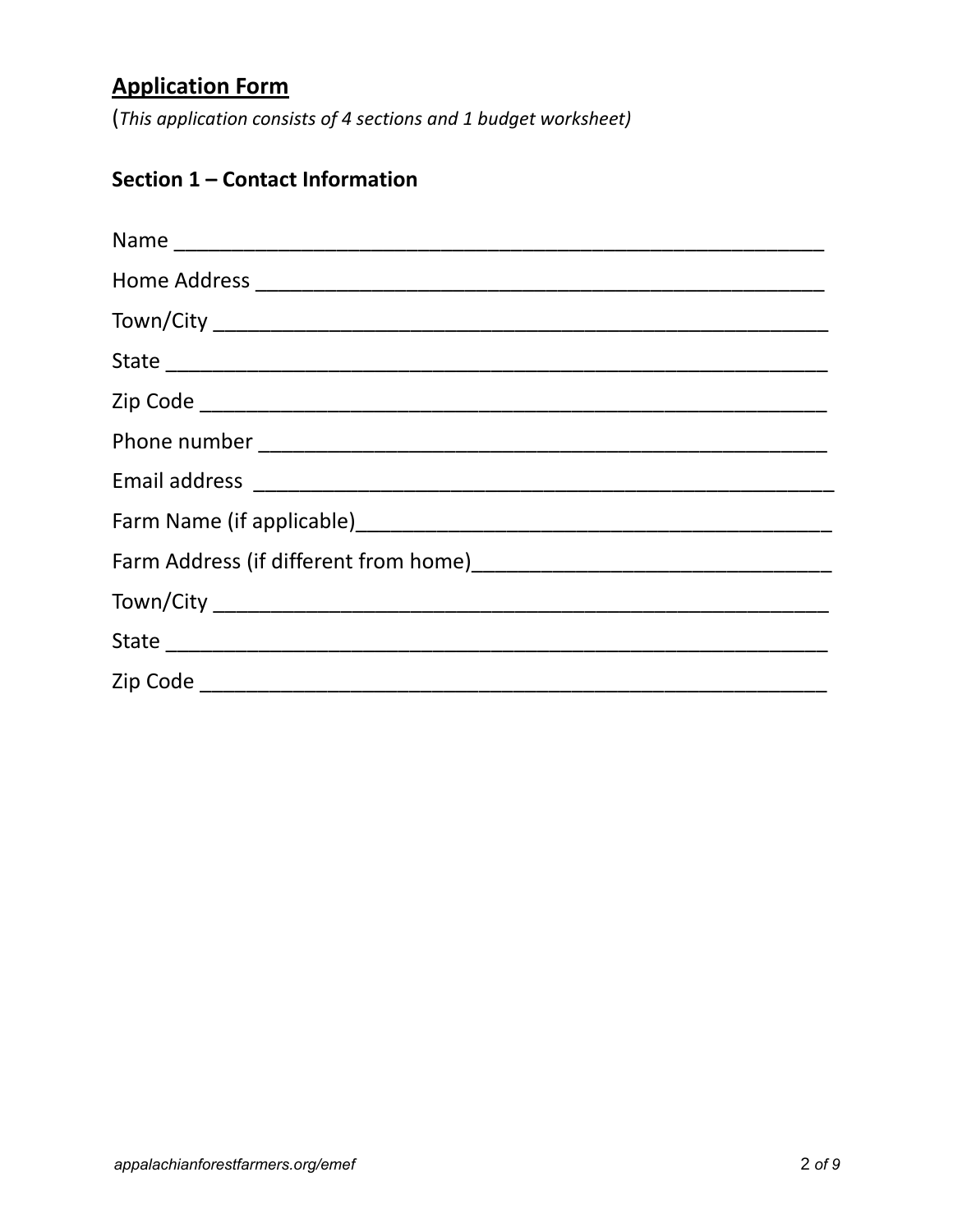### **Section 2 – Forest Farm Project Information** (10 questions)



For the purposes of this application, **Forest Farming** is defined as the intentional cultivation of non-timber forest products underneath a forest canopy. Examples include woodland botanicals such as ginseng, goldenseal, black cohosh, and ramps, as well as mushrooms like shiitake or lion's mane, decorative plants, tree sap, and woody species grown for purposes other than timber production. Funds may be used to prepare sites, purchase planting stock, acquire and install crop protection, rent equipment, and pay contractors. Funding will not be provided to pay for producer time, purchase land, or to buy large equipment (e.g., augers, allterrain vehicles, tillers). Learn more about forest farming: <https://www.appalachianforestfarmers.org/>.

Answer the following questions to the best of your ability.

1. Why do you want to apply for forest farming funding? (Check all that apply)

\_\_\_\_\_\_\_\_\_\_\_\_\_\_\_\_\_\_\_\_\_\_\_\_\_\_\_\_\_\_\_\_\_\_\_\_\_\_\_\_\_\_\_\_\_\_\_\_\_\_\_\_\_\_\_\_\_ \_\_\_\_\_\_\_\_\_\_\_\_\_\_\_\_\_\_\_\_\_\_\_\_\_\_\_\_\_\_\_\_\_\_\_\_\_\_\_\_\_\_\_\_\_\_\_\_\_\_\_\_\_\_\_\_\_ \_\_\_\_\_\_\_\_\_\_\_\_\_\_\_\_\_\_\_\_\_\_\_\_\_\_\_\_\_\_\_\_\_\_\_\_\_\_\_\_\_\_\_\_\_\_\_\_\_\_\_\_\_\_\_\_\_

Crop/farm diversification Enhanced biodiversity Supplemental income Part of a business Restoration of a degraded site Erosion control Bridge crop between timber harvests Other, please explain below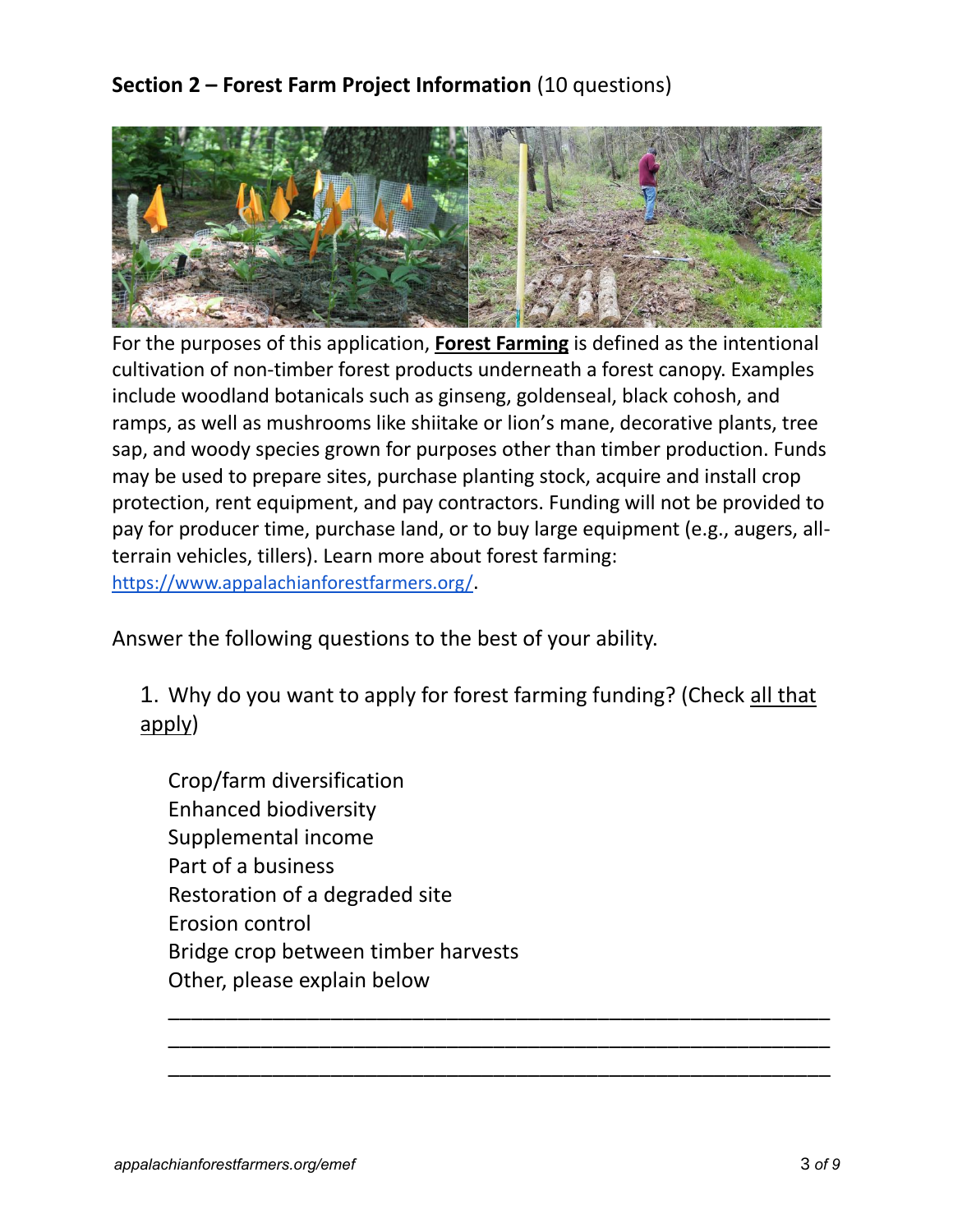2. Do you currently farm non-timber forest products underneath a forest canopy? (check only one)

 $\Box$  Yes  $\Box$  No

3. Where would you like to forest farm on the property you own or

lease? (*Please be as specific as possible and provide a map as one of your supporting documents if possible.*)

\_\_\_\_\_\_\_\_\_\_\_\_\_\_\_\_\_\_\_\_\_\_\_\_\_\_\_\_\_\_\_\_\_\_\_\_\_\_\_\_\_\_\_\_\_\_\_\_\_\_\_\_\_\_\_\_\_\_\_ \_\_\_\_\_\_\_\_\_\_\_\_\_\_\_\_\_\_\_\_\_\_\_\_\_\_\_\_\_\_\_\_\_\_\_\_\_\_\_\_\_\_\_\_\_\_\_\_\_\_\_\_\_\_\_\_\_\_\_ \_\_\_\_\_\_\_\_\_\_\_\_\_\_\_\_\_\_\_\_\_\_\_\_\_\_\_\_\_\_\_\_\_\_\_\_\_\_\_\_\_\_\_\_\_\_\_\_\_\_\_\_\_\_\_\_\_\_\_ \_\_\_\_\_\_\_\_\_\_\_\_\_\_\_\_\_\_\_\_\_\_\_\_\_\_\_\_\_\_\_\_\_\_\_\_\_\_\_\_\_\_\_\_\_\_\_\_\_\_\_\_\_\_\_\_\_\_\_ \_\_\_\_\_\_\_\_\_\_\_\_\_\_\_\_\_\_\_\_\_\_\_\_\_\_\_\_\_\_\_\_\_\_\_\_\_\_\_\_\_\_\_\_\_\_\_\_\_\_\_\_\_\_\_\_\_\_\_ \_\_\_\_\_\_\_\_\_\_\_\_\_\_\_\_\_\_\_\_\_\_\_\_\_\_\_\_\_\_\_\_\_\_\_\_\_\_\_\_\_\_\_\_\_\_\_\_\_\_\_\_\_\_\_\_\_\_\_ \_\_\_\_\_\_\_\_\_\_\_\_\_\_\_\_\_\_\_\_\_\_\_\_\_\_\_\_\_\_\_\_\_\_\_\_\_\_\_\_\_\_\_\_\_\_\_\_\_\_\_\_\_\_\_\_\_\_\_ \_\_\_\_\_\_\_\_\_\_\_\_\_\_\_\_\_\_\_\_\_\_\_\_\_\_\_\_\_\_\_\_\_\_\_\_\_\_\_\_\_\_\_\_\_\_\_\_\_\_\_\_\_\_\_\_\_\_\_ \_\_\_\_\_\_\_\_\_\_\_\_\_\_\_\_\_\_\_\_\_\_\_\_\_\_\_\_\_\_\_\_\_\_\_\_\_\_\_\_\_\_\_\_\_\_\_\_\_\_\_\_\_\_\_\_\_\_\_ \_\_\_\_\_\_\_\_\_\_\_\_\_\_\_\_\_\_\_\_\_\_\_\_\_\_\_\_\_\_\_\_\_\_\_\_\_\_\_\_\_\_\_\_\_\_\_\_\_\_\_\_\_\_\_\_\_\_\_

4. What size project would you like support for? *(Keep in mind up to 1 acre may be funded with no more than \$1,000 per 1/4 -acre provided and up to 3 acres may be funded for site preparation for future planting with no more than \$500 per acre provided.)*

Total planting acreage = Total site preparation acreage =

5. List the non-timber products you would like to farm using EMEF/ABFFC financial assistance (e.g., shiitake mushrooms, maple syrup, ginseng, ramps, elm bark, wasabi, lion's mane mushrooms, woodland flowers):

\_\_\_\_\_\_\_\_\_\_\_\_\_\_\_\_\_\_\_\_\_\_\_\_\_\_\_\_\_\_\_\_\_\_\_\_\_\_\_\_\_\_\_\_\_\_\_\_\_\_\_\_\_\_\_\_\_\_\_ \_\_\_\_\_\_\_\_\_\_\_\_\_\_\_\_\_\_\_\_\_\_\_\_\_\_\_\_\_\_\_\_\_\_\_\_\_\_\_\_\_\_\_\_\_\_\_\_\_\_\_\_\_\_\_\_\_\_\_ \_\_\_\_\_\_\_\_\_\_\_\_\_\_\_\_\_\_\_\_\_\_\_\_\_\_\_\_\_\_\_\_\_\_\_\_\_\_\_\_\_\_\_\_\_\_\_\_\_\_\_\_\_\_\_\_\_\_\_ \_\_\_\_\_\_\_\_\_\_\_\_\_\_\_\_\_\_\_\_\_\_\_\_\_\_\_\_\_\_\_\_\_\_\_\_\_\_\_\_\_\_\_\_\_\_\_\_\_\_\_\_\_\_\_\_\_\_\_ \_\_\_\_\_\_\_\_\_\_\_\_\_\_\_\_\_\_\_\_\_\_\_\_\_\_\_\_\_\_\_\_\_\_\_\_\_\_\_\_\_\_\_\_\_\_\_\_\_\_\_\_\_\_\_\_\_\_\_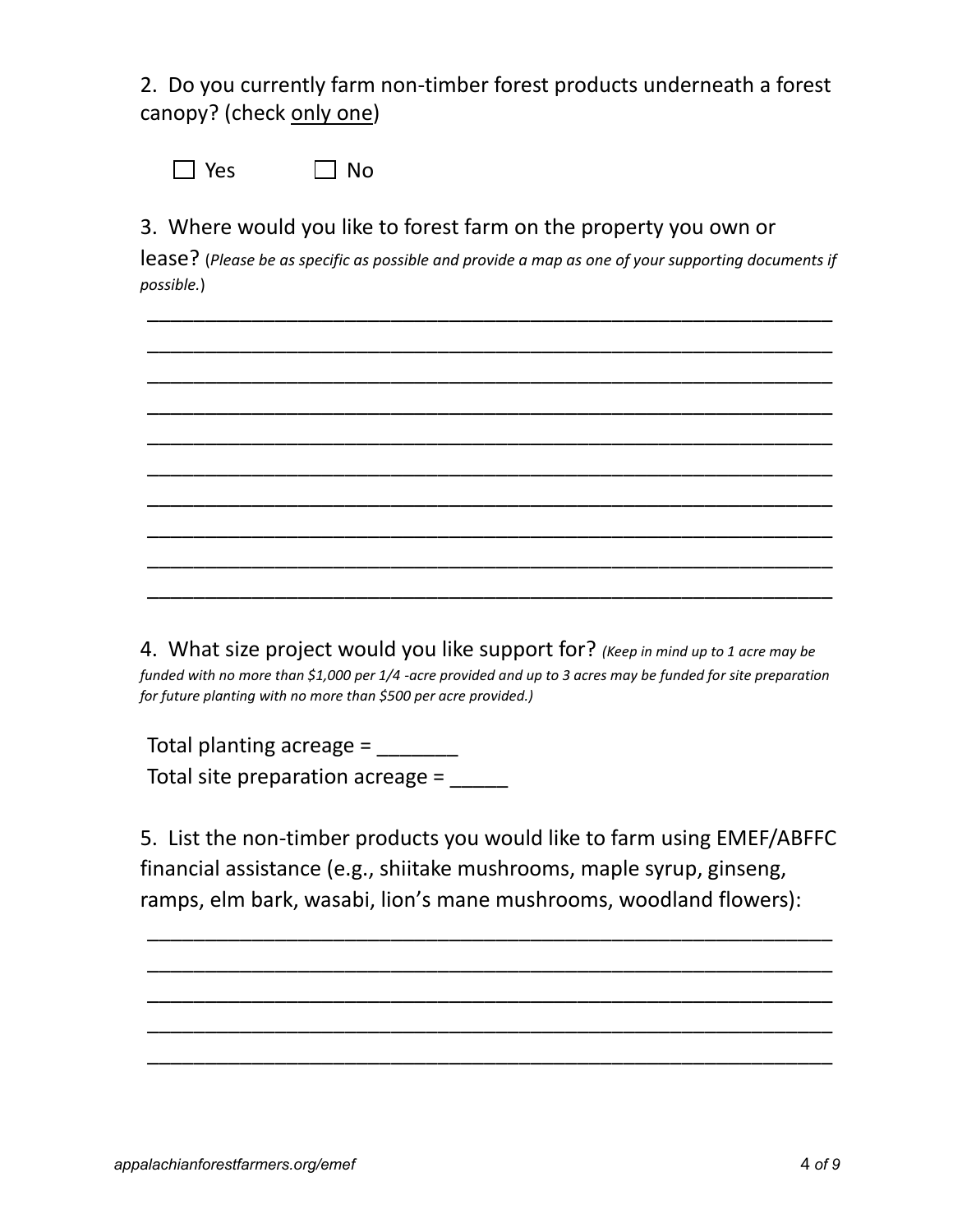6. Where and when do you intend to source planting stock, seed, or spawn for your forest farming project? When would you like to start preparing to plant, and how will you protect your planting? (*Funding program ends in September 2023 or December 2023 depending upon region.*)



7. Are there any special conservation concerns or potential restrictions that may affect the long-term success of your forest farming project? For example, rare or endangered species, conservation easements or protected areas, or restrictive lease arrangements.

 $\Box$  Yes  $\Box$  No

If yes, explain the concern(s) and your plan for managing these issues to ensure they do not affect project success?

\_\_\_\_\_\_\_\_\_\_\_\_\_\_\_\_\_\_\_\_\_\_\_\_\_\_\_\_\_\_\_\_\_\_\_\_\_\_\_\_\_\_\_\_\_\_\_\_\_\_\_\_\_\_\_\_\_ \_\_\_\_\_\_\_\_\_\_\_\_\_\_\_\_\_\_\_\_\_\_\_\_\_\_\_\_\_\_\_\_\_\_\_\_\_\_\_\_\_\_\_\_\_\_\_\_\_\_\_\_\_\_\_\_\_ \_\_\_\_\_\_\_\_\_\_\_\_\_\_\_\_\_\_\_\_\_\_\_\_\_\_\_\_\_\_\_\_\_\_\_\_\_\_\_\_\_\_\_\_\_\_\_\_\_\_\_\_\_\_\_\_\_ \_\_\_\_\_\_\_\_\_\_\_\_\_\_\_\_\_\_\_\_\_\_\_\_\_\_\_\_\_\_\_\_\_\_\_\_\_\_\_\_\_\_\_\_\_\_\_\_\_\_\_\_\_\_\_\_\_ \_\_\_\_\_\_\_\_\_\_\_\_\_\_\_\_\_\_\_\_\_\_\_\_\_\_\_\_\_\_\_\_\_\_\_\_\_\_\_\_\_\_\_\_\_\_\_\_\_\_\_\_\_\_\_\_\_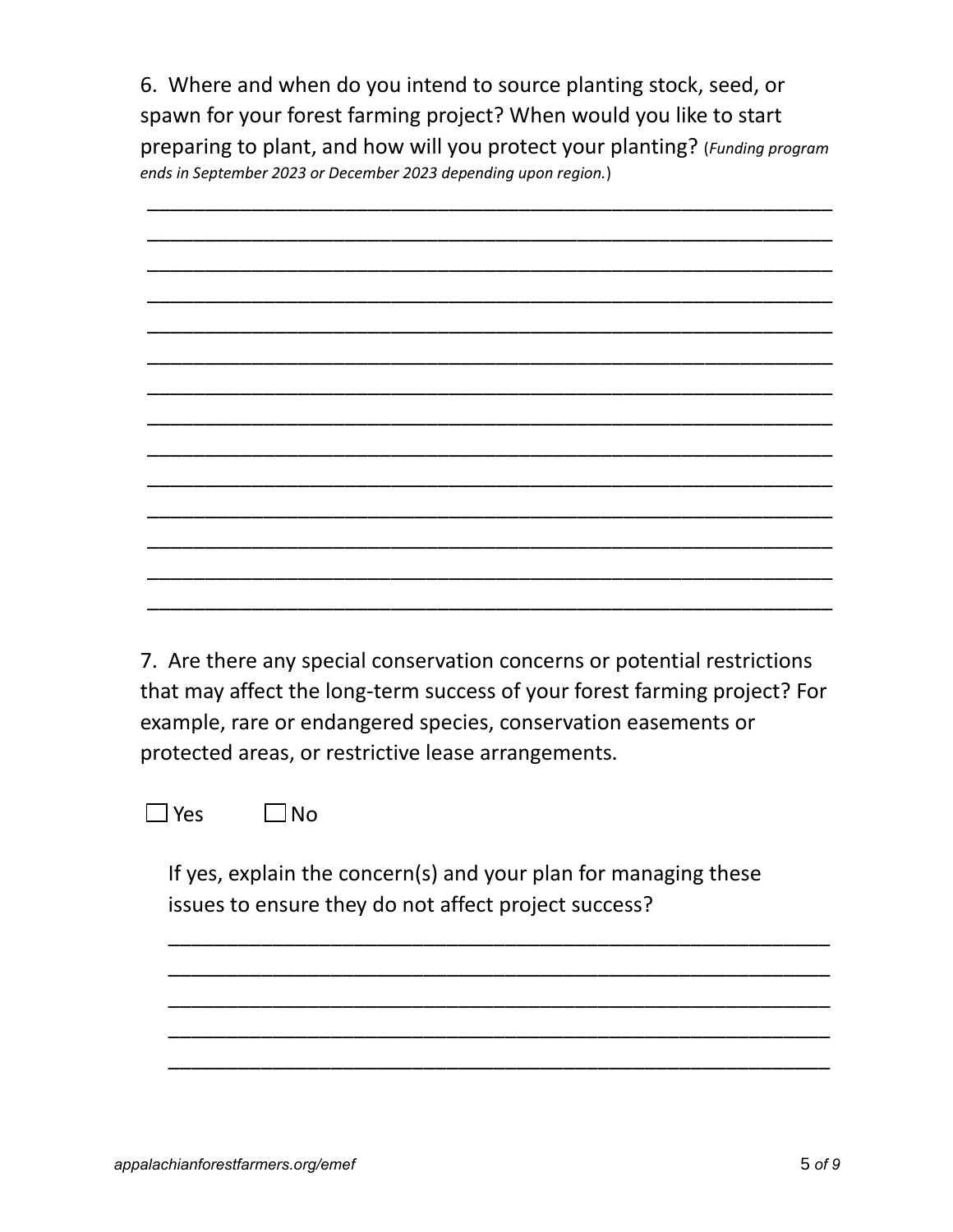8. Have you ever harvested or grown non-timber products?

| ے ہ | Nο |
|-----|----|
|-----|----|

If yes, which products?

9. What do you plan to do with the crops you raise in the forest farm you establish? (check all that apply)

Sell into specialty and value-added markets Use to produce my own retail products Personal consumption Conservation 

10. Explain how your forest farm will benefit your farm, livelihood, and community.

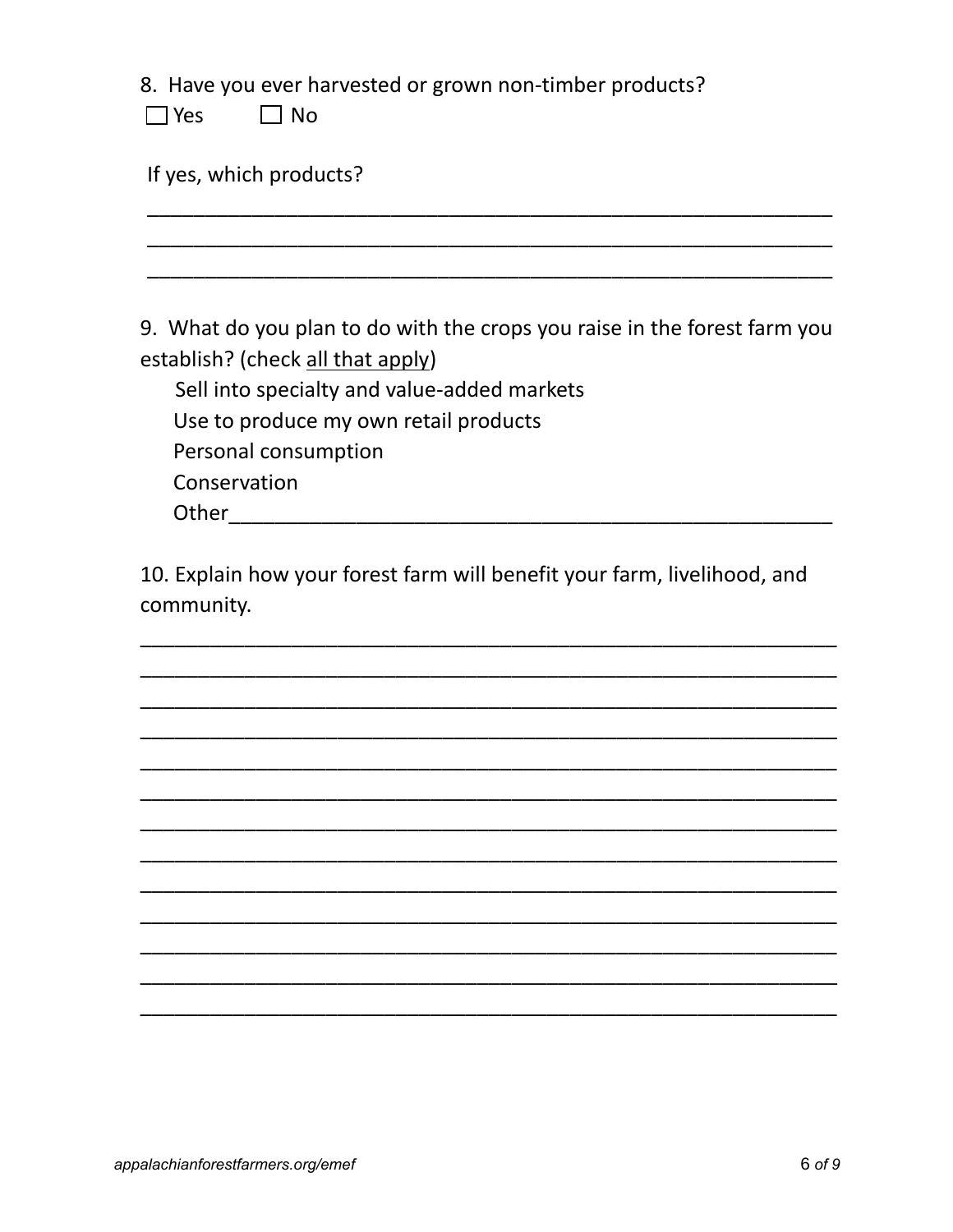#### **Section 3 – Peer-to-Peer Learning Commitment**

EMEF/ABFFC financial assistance recipients will join a peer-to-peer demonstration network known as an Agroforestry Regional Knowledge (ARK) Exchange. If you are selected to receive EMEF/ABFFC assistance and accept funding, you must agree to share your successes and lessons learned at least once with other farmers in the ARK Exchange. You may not be asked to host or present to a group of farmers, but agreeing to do so if asked is necessary to receive funding.

Are you and your farm willing to be part of the ARK Exchange should you be selected to receive EMEF/ABFFC financial assistance?

 $\Box$ Yes  $\Box$ No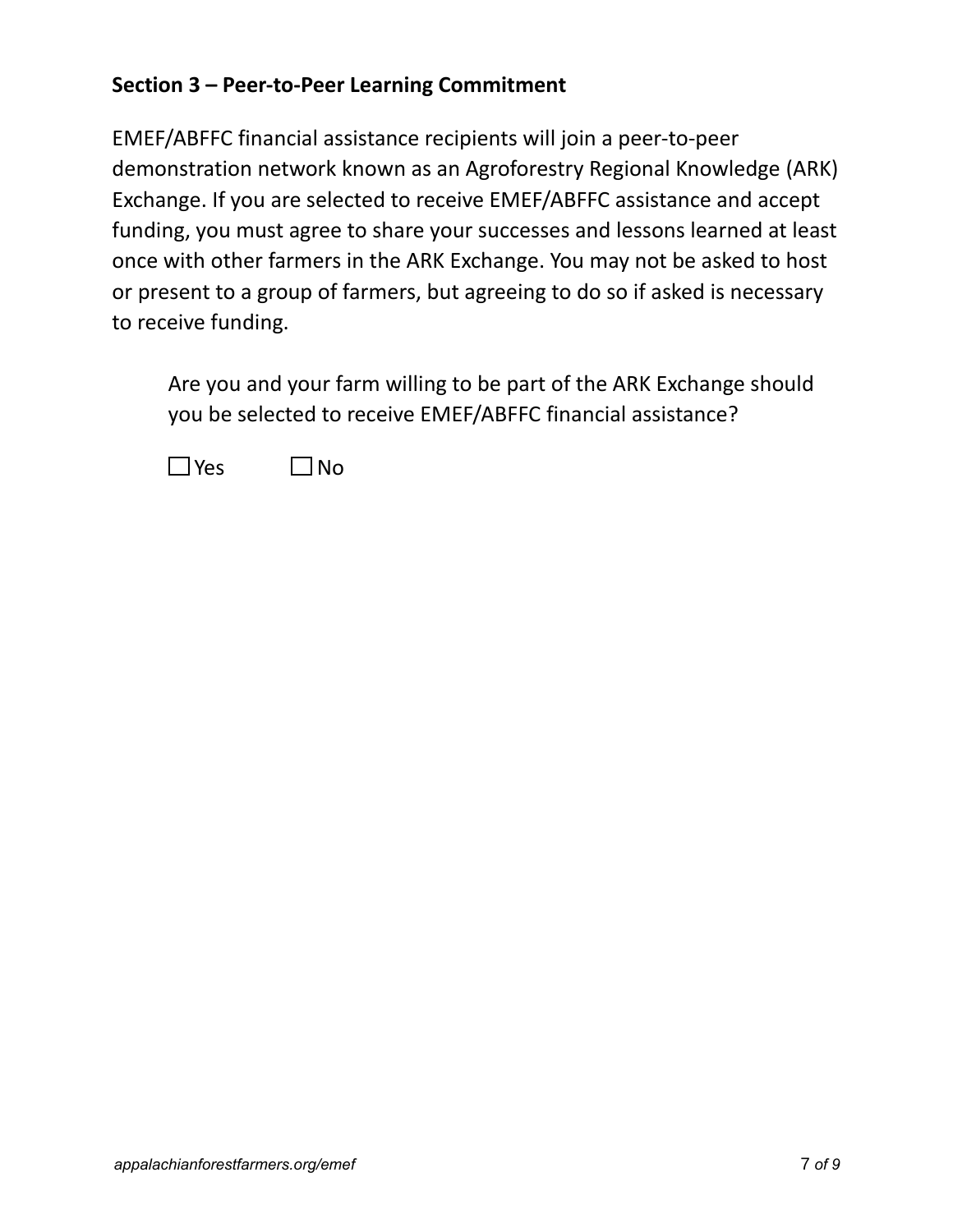### **Section 4 – Background Information** (7 questions)

Approximately how much of your work-week is currently spent farming crops and/or raising livestock? (check only one)



Approximately how much of your current annual income comes from farming crops and/or or raising livestock? (check only one)



What was your household's total income before taxes in 2021? (check only one)

| $\Box$ Less than \$10,000   | $\square$ \$10,000-\$19,999                         | $\Box$ \$20,000-\$29,999 |
|-----------------------------|-----------------------------------------------------|--------------------------|
| $\square$ \$30,000-\$44,999 | $\square$ \$45,000-\$59,999                         | $\Box$ \$60,000-\$74,999 |
| $\square$ \$75,000-\$99,999 | $\Box$ \$100,000-\$149,999 $\Box$ \$150,000 or more |                          |

Do you lease the forestland you manage? (check only one)

 $\Box$ Yes  $\Box$ No

If yes, for how long is your current rental arrangement? Pears

How do you identify? (check only one)

 $\Box$  Male  $\Box$  Female  $\Box$  Neither Male nor Female  $\Box$  Prefer Not to Answer

What is your race/ethnicity? (check all that apply)

 $\Box$  White  $\Box$  Hispanic/Latino  $\Box$  Black/African American  $\Box$  Native American  $\Box$  Asian  $\Box$  Native Hawaiian or Pacific Islander  $\Box$  Prefer Not to Answer

Are you lesbian, gay, bisexual, or transgender? (check only one)

 $\Box$  Yes  $\Box$  No  $\Box$  Prefer Not to Answer